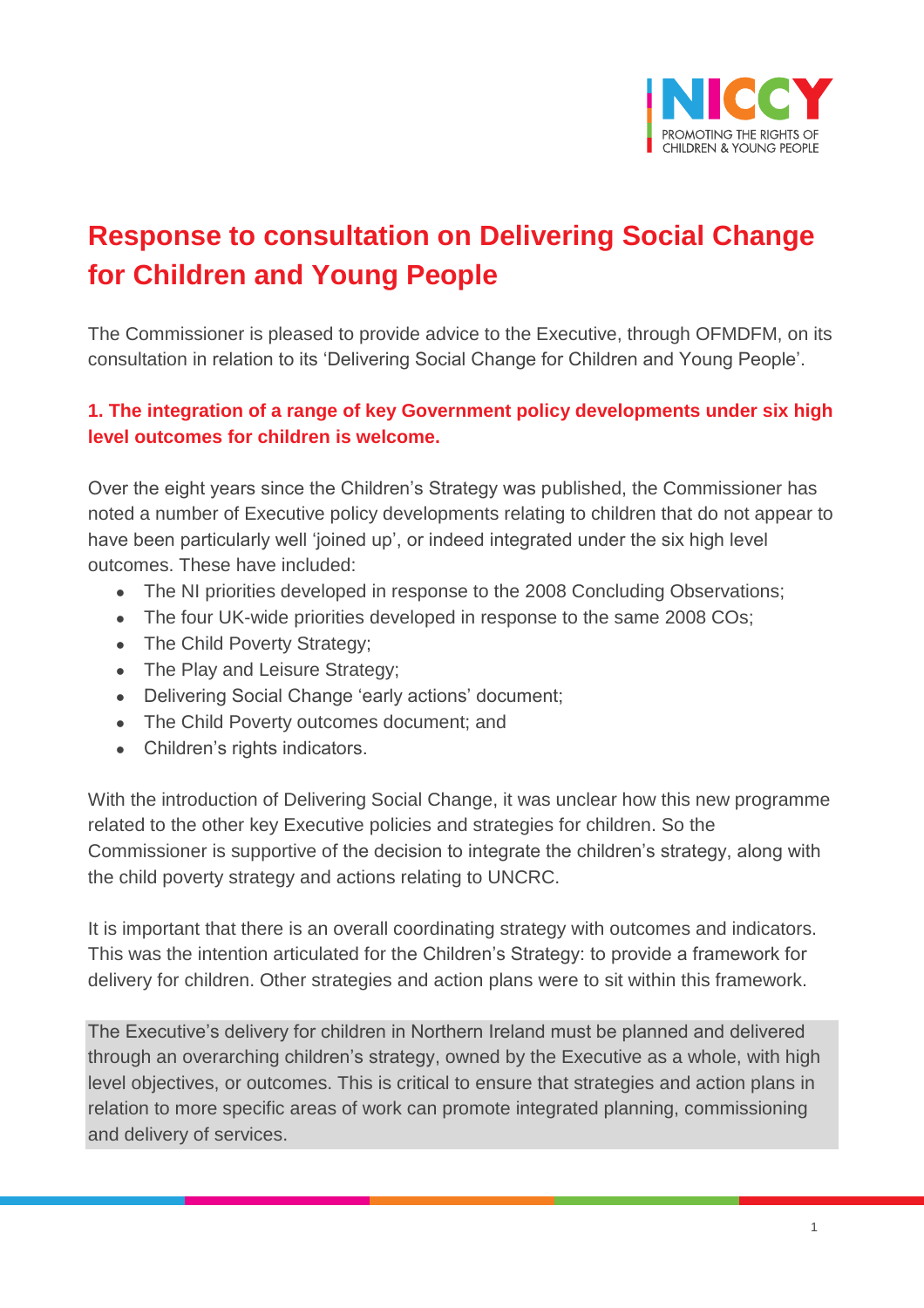

# **2. The Executive's strategy for children must be 'rooted' in the UN Convention on the Rights of the Child, and demonstrate that it includes actions in response to the most recent Concluding Observations.**

The Commissioner would draw attention to the guidance provided in the UN Committee on the Rights of the Child in its General Comment 5: 'General measures of implementation of the Convention on the Rights of the Child'. Paragraphs 28 to 36 focus on 'developing a comprehensive national strategy rooted in the Convention', stating that 'If Government as a whole and at all levels is to promote and respect the rights of the child, it needs to work on the basis of a unifying, comprehensive and rights-based national strategy, rooted in the convention.' It also 'expects States parties to take account of the recommendations in its concluding observations on their periodic reports when developing and/or reviewing their national strategies.'

Certainly, the consultation document makes mention of the UNCRC, mostly where articles are listed against the Programme for Government commitments in Appendix 1, and in Appendix 2, where the 4 UNCRC General Principles are included in a table mapping various aims and commitments against the six proposed outcomes of the children's strategy. However, the Commissioner is strongly of the opinion that this does not indicate that the strategy has been 'rooted' in the convention, or that Concluding Observations have been taken into account.

This failure to base the strategy quite firmly in the UNCRC has been an ongoing concern for the Commissioner along with other stakeholders. The 2006 Children's Strategy, despite the original commitment that it should be the 'implementation plan' for the UNCRC, and the considerable work done to embed the draft strategy in the UNCRC, when published fell short of the commitments made. It almost exactly replicated the English 'Every Child Matters' outcomes, with an additional 'Children's rights' outcome.

The delivery under this sixth outcome to date has been very disappointing. Indeed, no indicators were originally developed to measure progress of this objective. Instead it was stated that, if government delivered on the five other objectives, the sixth would be also progressed. It is a positive step forward to see that this objective would focus on child rights implementation measures – the processes by which government delivers for children, rather than the specific services.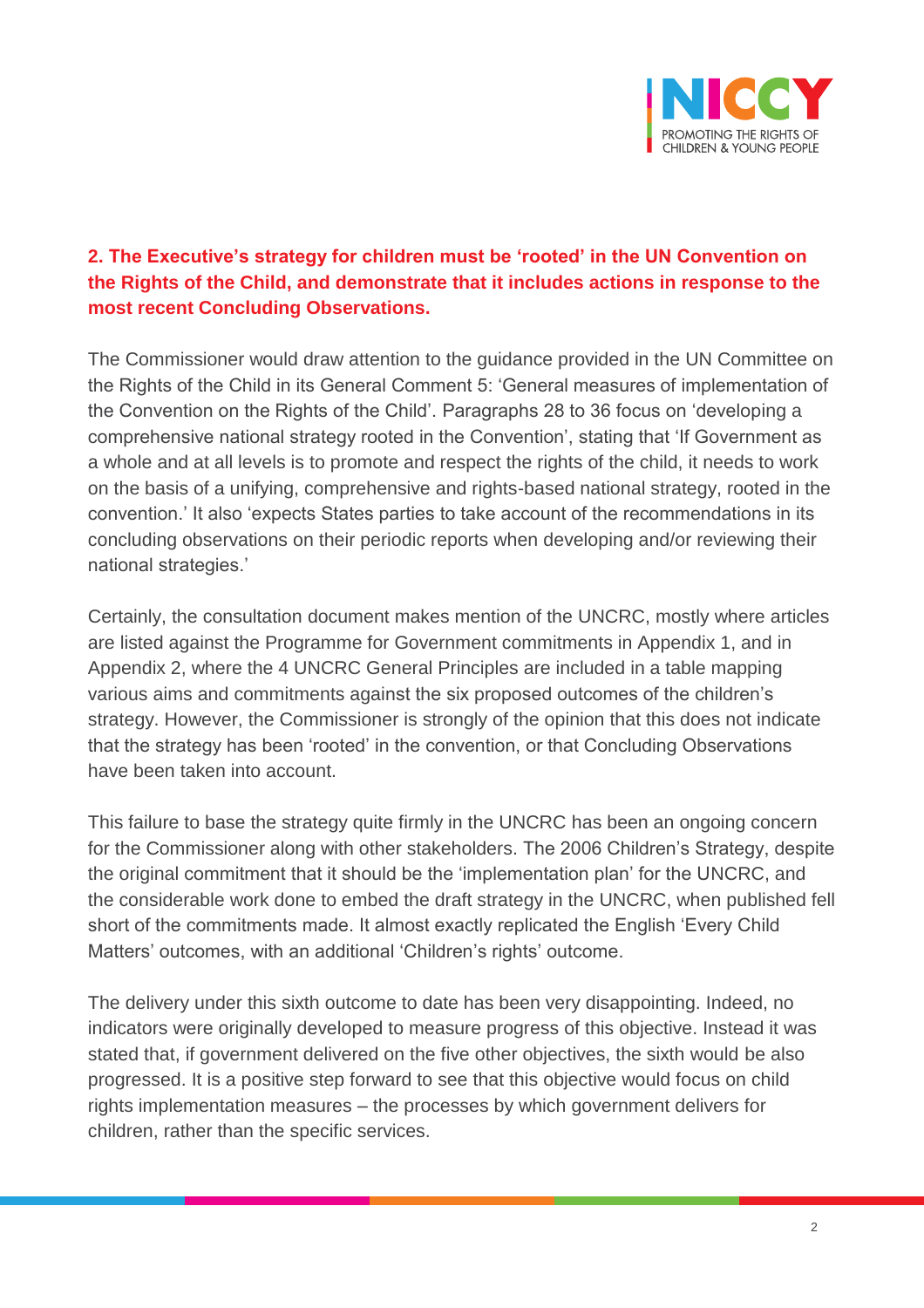

The Commissioner had hoped that, as the 'Ten Year' strategy came to a close, that this would provide an opportunity for the development of a new children's strategy, rooted in the Convention, and taking account of forthcoming Concluding Observations. It is disappointing to see that this is not the current plan, and that the proposed strategy is merely a slight rewriting of the six high level outcomes.

Over the past ten years, the Commissioner has provided advice to government, not just in relation to *what* should be done to realise children's rights, but on *how* it should be done. Article 4 of the UNCRC says:

*'States Parties shall undertake all appropriate legislative, administrative, and other measures for the implementation of the rights recognized in the present Convention.'*

In 2011 the Commissioner commissioned Dr Byrne and Professor Lundy of QUB to conduct research reviewing the effectiveness of implementing children's rights. The subsequent report found that, while there were examples of good practice, there were also a number of common failings in delivery for children including: problems in coordination and joined up working between departments; significant time delays in delivering commitments for children; a lack of training and awareness on children's rights; insufficient information; and limited meaningful participation of children and young people.

Having observed developments in Wales and Scotland, where the devolved governments have prioritised children's rights by putting commitments in legislation to implement children's rights, the Commissioner is convinced of the need for a renewed focus on child rights implementation in Northern Ireland. This should include incorporation of the UNCRC, as well as other implementation measures such as Child Rights Impact Assessments, measures to ensure effective coordination of children's services, tracking of expenditure on children, and annual reports on changes in outcomes for children. Such actions should lead to significant changes in children's lives.

Any new strategy for children must be clearly rooted in children's rights, in effect acting as the Executives UNCRC 'implementation plan'. There also needs to be a clear focus on implementation measures.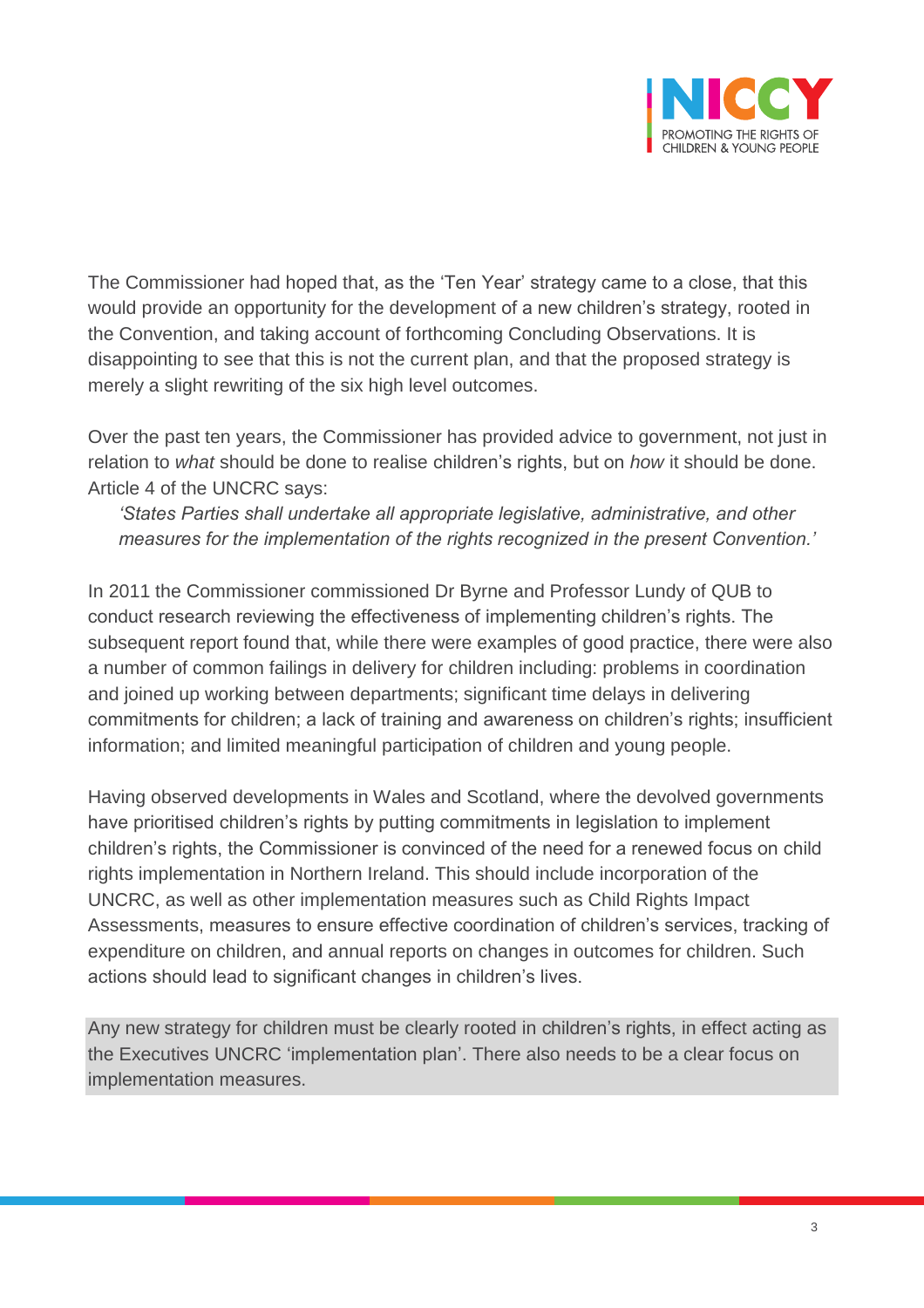

# **3. There are significant failings in the process of engagement in developing the proposed new strategy.**

'(A comprehensive national strategy) will need to be developed through a process of consultation, including with children and young people and those living and working with them. (…) Meaningful consultation with children requires special child-sensitive materials and processes; it is not simply about extending to children access to adult processes.' (GC5, para 29).

The Commissioner understands that there has been a process of consulting children and young people on the draft strategy, and looks forwards to seeing how their opinions are taken account of in finalising the strategy. However, while consulting on a draft strategy is important, children and young people should have been engaged in the process of drafting the strategy. It is also important that they are involved in the process of developing actions to deliver on the strategic outcomes and in their implementation and evaluation.

As the statutory body set up by government to provide advice and challenge to government on its delivery on children and young people's rights and best interests, the Commissioner was disappointed that OFMDFM did not seek her advice on the draft strategy before it was published. The Commissioner would prefer to support the development of such critical government strategies further 'upstream' rather than later in the process, during public consultation exercises such as this, where there is less potential for her advice being taken into account. She seeks assurances that her advice on this strategy will be given full consideration as is appropriate given her statutory functions.

The engagement with the wider civil society has also been problematic, not least because of the limited duration of the consultation – even after the extension was agreed to the consultation period. The Commissioner notes the large number of consultation events organised by OFMDFM on the strategy and was pleased to be invited to speak at the final event. She looks forward to seeing the summary of comments made by stakeholders at the events. However, this cannot substitute for meaningful, proactive, ongoing engagement with civil society, particularly the children's sector organisations, as well as the Children and Young People's Strategic Partnership (CYPSP) and NICCY.

The Commissioner has raised with OFMDFM and Ministers her concerns at the lack of mechanisms for ongoing and regular engagement with her and with children's organisation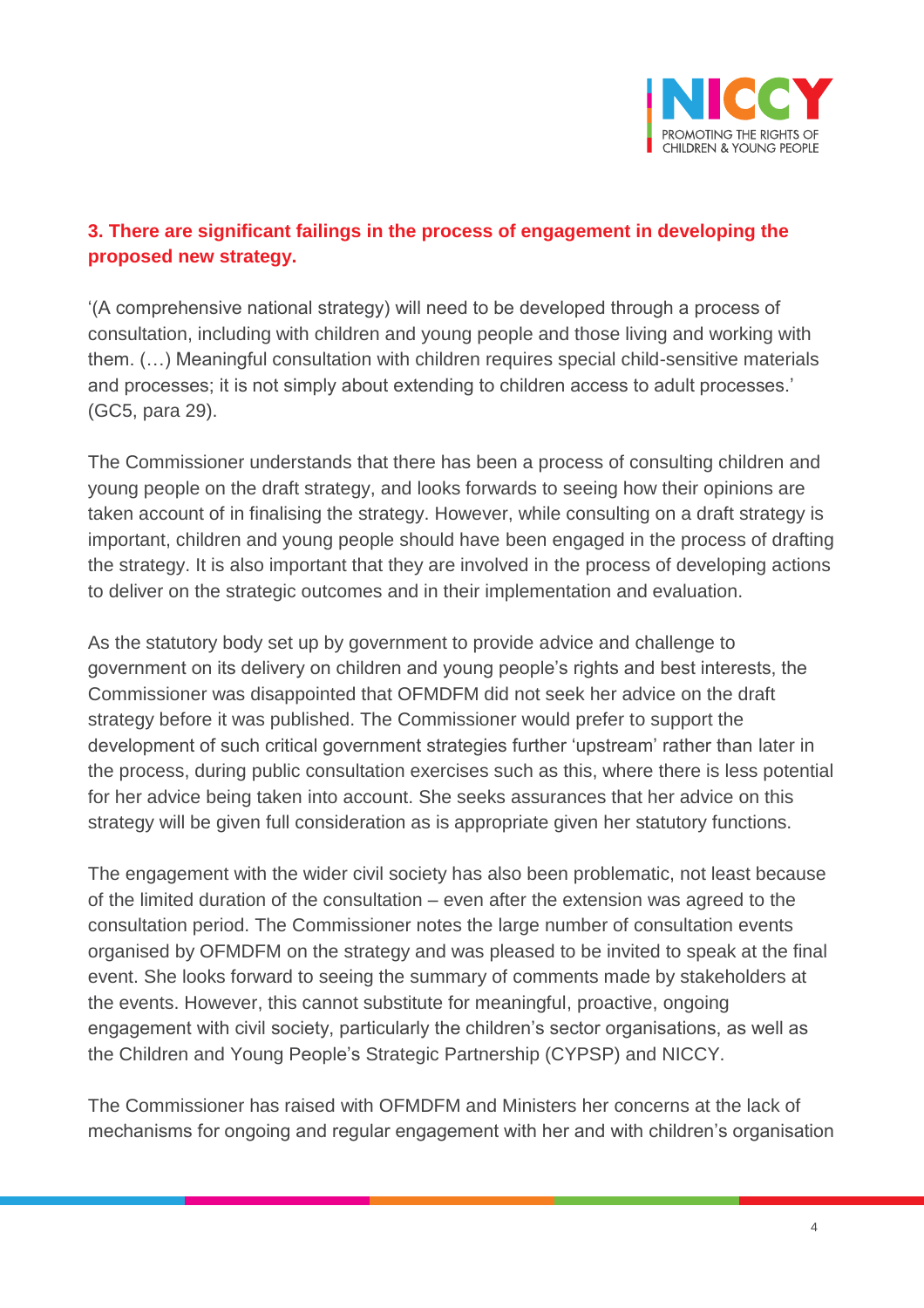

for several years, and is disappointed that this has not yet been addressed. One-off events are not sufficient to ensure proper engagement.

Finally, the Commissioner has raised a number of times with OFMDFM her concern that there has not been a Northern Ireland representative appointed to the Social Mobility and Child Poverty Commission, as intended in the Child Poverty Act 2010. This Commission is set up to advise the UK and devolved governments on meeting their responsibilities under the Child Poverty Act 2010 to develop and implement Child Poverty Strategies. Under Section 13 of the Child Poverty Act there is a legal requirement for the devolved administration to request the advice of the Social Mobility and Child Poverty Commission, and a responsibility on the Commission to respond. NICCY is not aware of this engagement having occurred. The Commissioner has raised with OFMDFM, on a number of occasions, her concern that the Executive has not appointed a Northern Ireland representative to the Social Mobility and Child Poverty Commission. This would both help inform the advice provided by the SM&CP Commission to the Executive, as well as ensuring that the UK government is advised on the Northern Ireland context in developing its strategies.

The Executive should establish meaningful and ongoing mechanisms to engage children and young people, their parents, children's organisations, professionals such as CYPSP and NICCY in planning, implementing and evaluating government delivery for children. In particular, as the Commissioner has previously suggested, OFMDFM should establish a Stakeholder Forum of children's sector organisations, academics and NICCY. It is also critical that the Executive appoints a member to the Social Mobility and Child Poverty Commission and complies with the legislative requirements to consult the Commission on its draft Child Poverty Strategy.

### **4. Before a new strategy is drafted for children, it is vital that the delivery of the 10 year strategy is reviewed.**

When, eight years ago, the Ten Year Strategy for Children and Young People was published, it was intended as an overarching strategy, its six high level outcomes providing a structure under which other strategies and policy developments would be integrated. It also outlined a number of pledges, including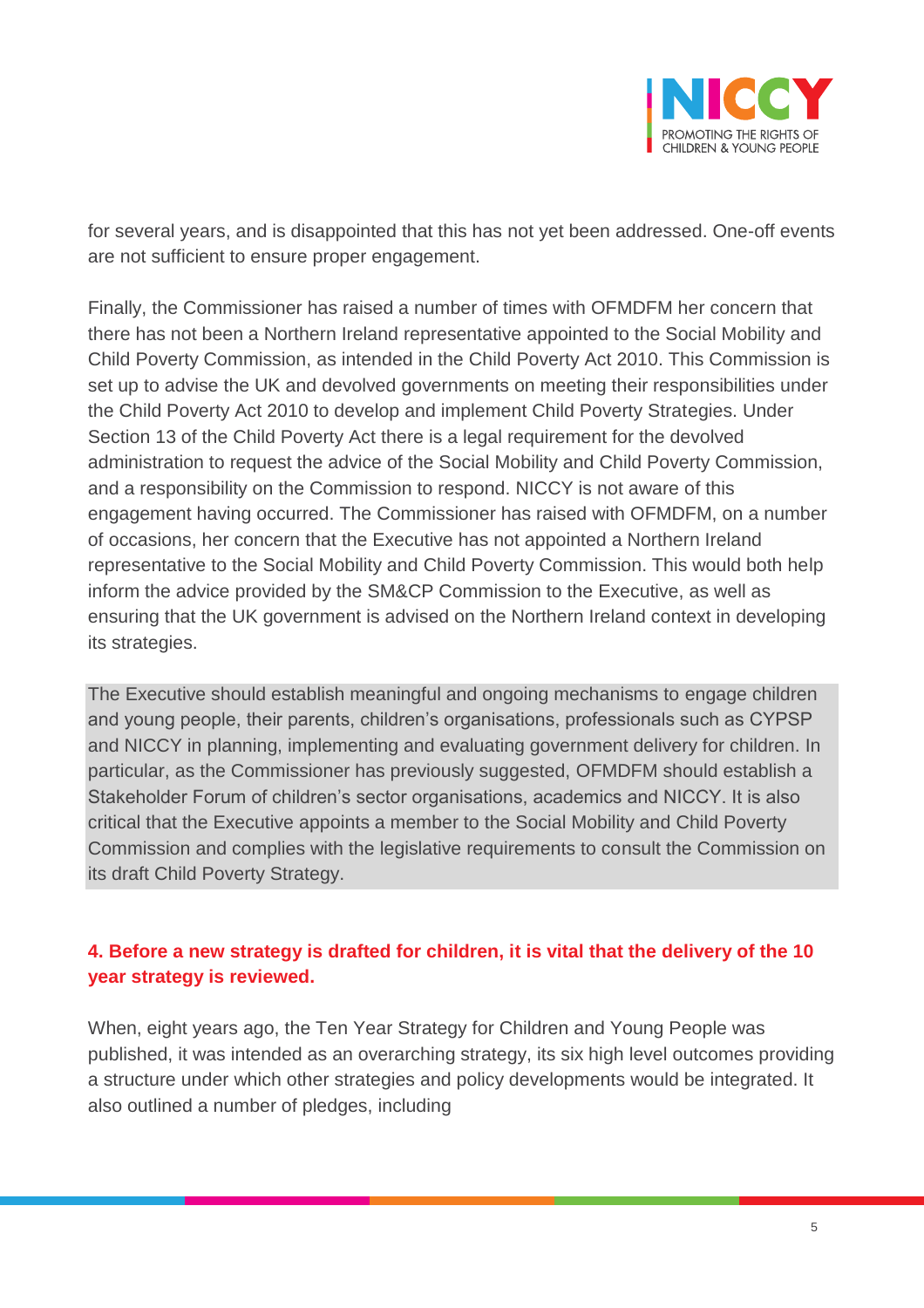

- 'We will work to ensure a coordinated, partnership approach to policy development across government and the coherent delivery of services for all children and young people to produce improved outcomes.
- We will promote a move to preventative and early intervention practice without taking attention away from our children and young people currently most in need of more targeted services.
- In accordance with the UN Convention on the Rights of the Child, we will be proactive in obtaining the views of children on matters of significance to them.
- We are committed to respecting and progressing the rights of children and young people in Northern Ireland and will be guided and informed by the UN Convention on the Rights of the Child. The strategy will be the key mechanism by which we will chart progress on this commitment'.

This strategy has been articulated by subsequent NI Executives as their main delivery mechanism for children and young people, and considerable resources have been associated with the delivery of the high level outcomes. Moreover, many of the problems identified in the 10 year Children's Strategy remain, and the 'pledges' remain major issues in terms of government delivery for children.

It is important that a new strategy does not merely repeat the well intentioned commitments of previous strategies, but that a proper evaluation is conducted to enable government, children and young people, parents and civil society more generally to understand where the previous strategy was successful and where it wasn't. This must include an assessment of how successfully the pledges were met, and whether the numerous actions listed actually delivered the improved outcomes for children as planned.

The information contained in Appendix 4 will be useful in this evaluation, but is not sufficient in itself to inform effective and meaningful programming and delivery. There is a need for a focus on the achievement of outcomes for children, rather than merely listing actions. For example, under Outcome 2: 'Economic and Environmental Well-Being' the consultation document lists five 'achievements' which all indicate either no change, or that things have got worse.

We note that the proposed strategy contains a section outlining the processes for monitoring and reporting on it, including figure 5.1. NICCY suggests that this process should be adopted to review the impact to date of the Children's Strategy, and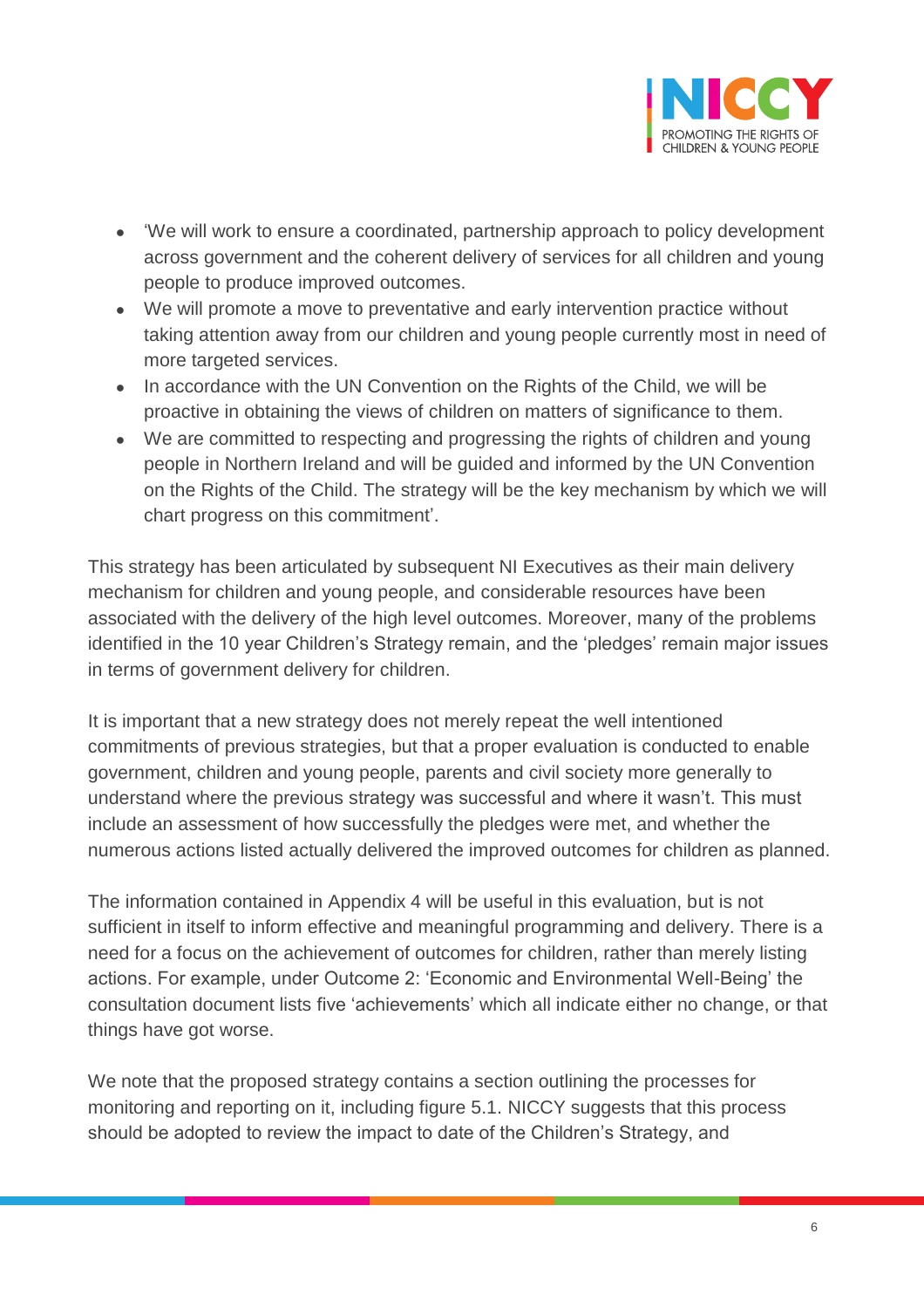

subsequently the Delivering Social Change 'early actions'.

The delivery of the current Ten Year Strategy for Children and Young People should be independently reviewed in its final years, before a new Children's Strategy is developed. The Commissioner will be happy to support this independent review process.

### **5. The Commissioner does not consider that the proposed vision or outcomes are an improvement on those contained in the current 10 year Children's Strategy.**

The vision of the current Children's Strategy is that '*all children and young people living in Northern Ireland will thrive and look forward with confidence to the future*.' This is simple, understandable and inclusive. In contrast, the proposed vision, that '*all children have the support and nurturing required to allow them to have a healthy, safe and active childhood and have access to good quality education, which will provide them with the skills to gain employment and fulfil their potential as active, engaged citizens'* is overly complex and has an undue focus on 'well-becoming' rather than 'well-being'*.*

Similarly, the previous outcomes were reasonably simple and comprehensive, and it is not clear why it has been considered essential to rework these. As previously suggested, unless there is a strong reason to change the outcomes the Commissioner believes it makes practical sense to retain the current outcomes until the end of the 2006-2016 Strategy. This is important to maintain the coherence with the work of the Childrens Services Planners, and the Children and Young Peoples Strategic Partnership (CYPSP) who have aligned their work to support delivery against the Children's Strategy outcomes.

The Commissioner is particularly concerned at Outcome 2, the education outcome, which has been narrowed to focus only on children in poverty. By narrowing this outcome in this way, this means that education for the remaining majority of children is not addressed by the strategy.

The UN Committee on the Rights of the Child has stated in General Comment 5, in relation to national strategies for children, that 'If such a strategy is to be effective, it needs to relate to the situation of all children, and to all the rights in the Convention.' It is not appropriate, therefore, that any of the outcomes would be limited to only certain groups of children.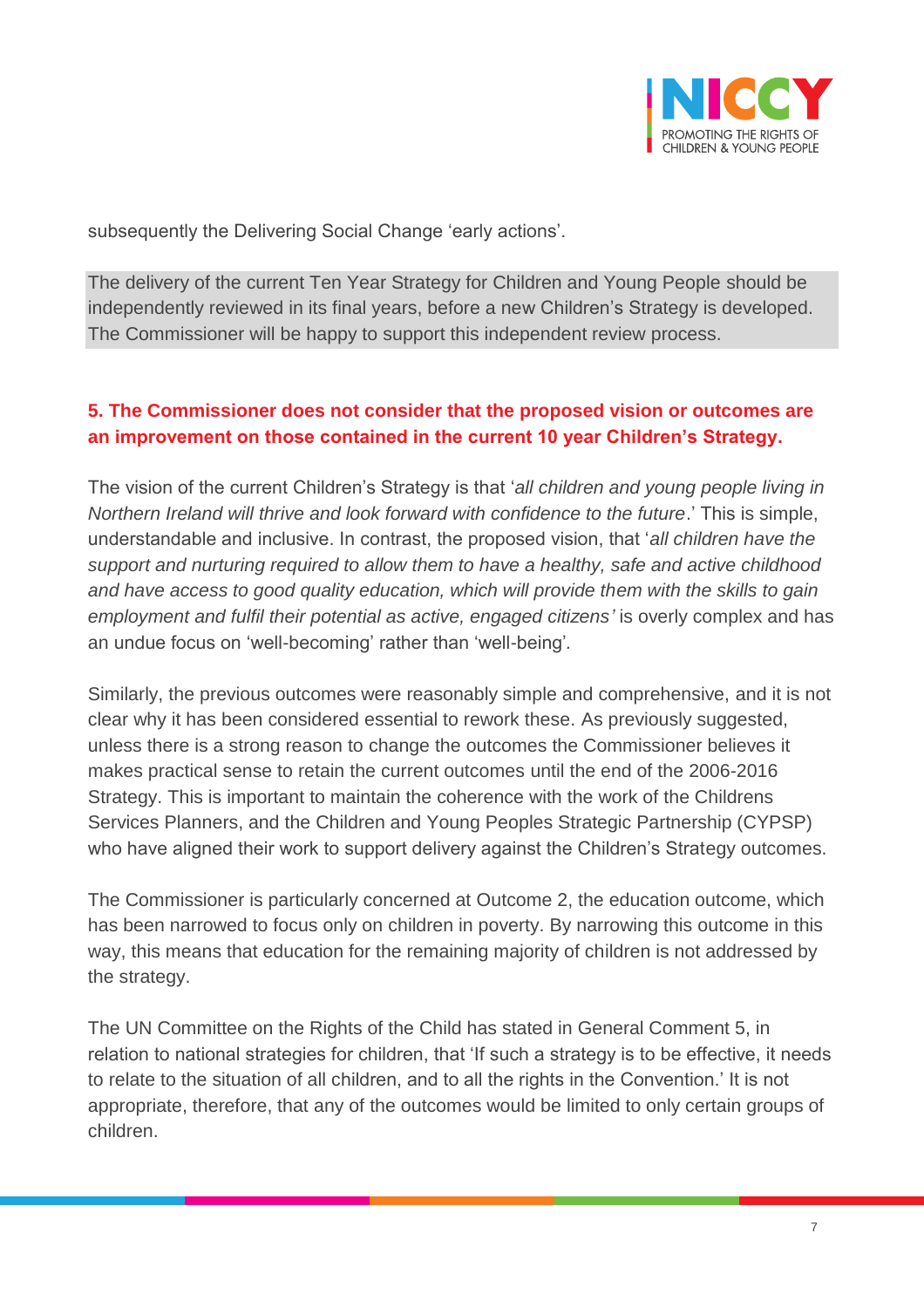

Later, in the same general comment, the Committee also stated that 'Particular attention will need to be given to identifying and giving priority to marginalised and disadvantaged groups of children.' While the outcomes should include all children and young people, data should be gathered and analysed to identify the groups of children and young people who are particularly disadvantaged, who are faring significantly worse than other children in relation to specific outcomes. The actions and targets developed under the outcomes should then focus on addressing the barriers to these groups of children enjoying their rights on an equal basis to other children. In addition, there may also need to be some universal targets for children in general.

Taking the education outcome as an example, NICCY proposes that the original outcome should continue to be used: that children will be 'Enjoying, learning and achieving'. Indicators under this outcome should be developed that will allow groups of children who are disadvantaged in this respect to be identified. In this case these groups may include children experiencing poverty, traveller children, children with disabilities, 'looked after' children and young people, and 'newcomer' children. Targets and actions should then be developed for each group of children.

The Executive should maintain the six high level outcomes from the current Children's Strategy for the last two years of its lifetime. Child rights indicators should be developed for each outcome, and data gathered, appropriately disaggregated to allow the identification of particularly disadvantaged groups of children. Targets and actions should then be developed to address the particular disadvantaged experienced by these groups of children.

### **6. Preparations need to be put in place to develop a new, long term children's strategy needs on completion of the current 10 year children's strategy in 2016.**

The long term nature of the Children's Strategy is important to ensure consistent, effective delivery for children and young people. A series of short term strategies can lead to short term thinking, attempts to deliver 'quick wins' rather than ensuring early intervention, and a consistent approach.

The Commissioner had understood that OFMDFM was beginning to put in place plans to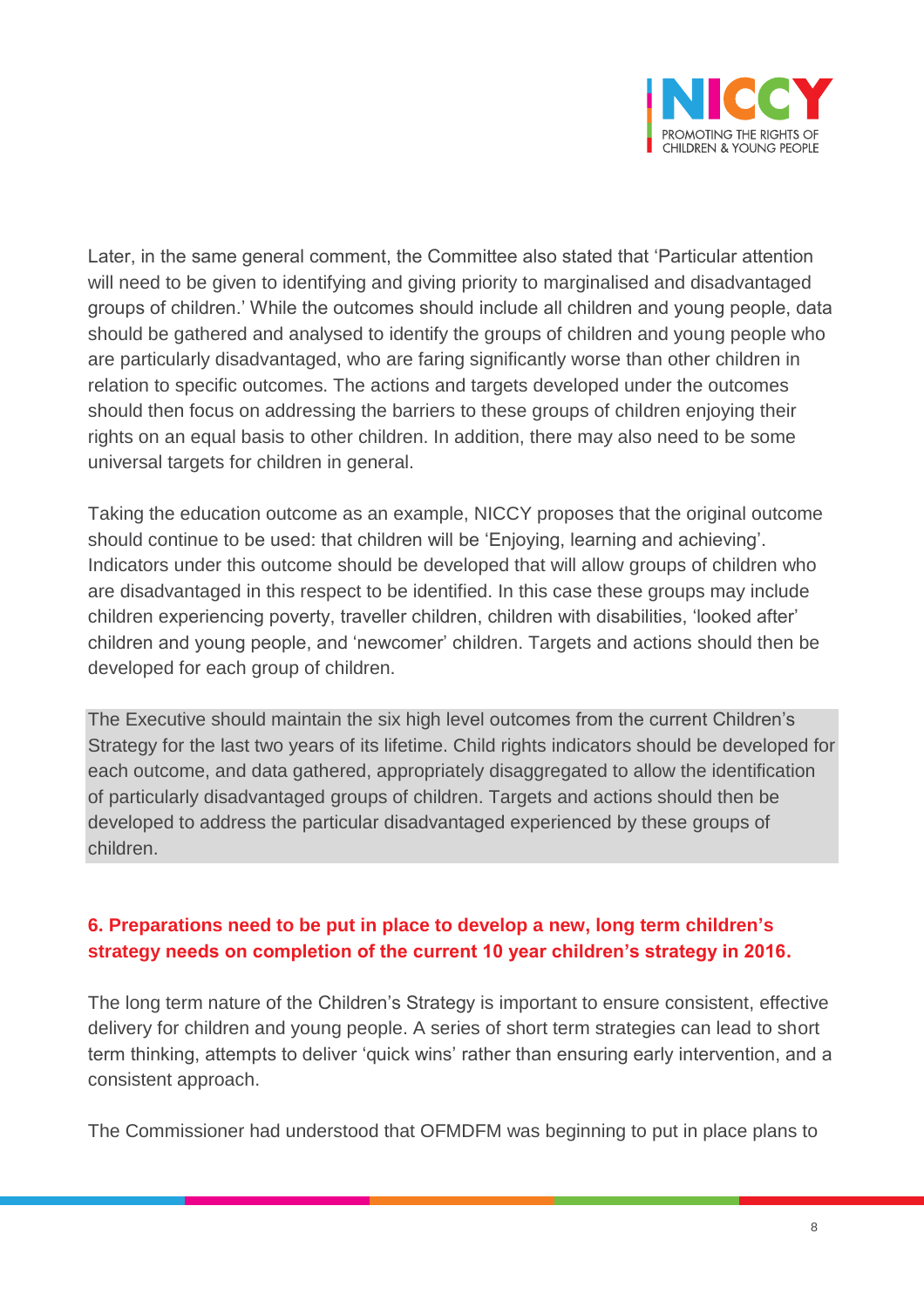

develop another long term strategy at the completion of the current one in 2016. Given the statutory role of NICCY, the Commissioner expected to be consulted in planning the process for developing a new 10 year strategy, to ensure proper engagement with Children and Young People, as well as wider civic society. It was a surprise and disappointment to understand that OFMDFM appeared to have changed its approach and that it proposes to develop short term strategies, to be reviewed every three years.

The Executive should commit to completing the 10 year Children's Strategy and to developing a new long term children's strategy. A process should be started as soon as possible to engage children and young people, civil society and the Commissioner in the development of this new children's strategy.

While the current strategy is due to be completed in 2016, the Executive may wish to consider delaying finalising the new children's strategy until the UN Committee on the Rights of the Child has completed its examination of the UK state report and provided Concluding Observations (we understand this is likely to be in 2016), so that it can be informed by this advice.

### **7. The Children's Strategy must focus on delivering on the outcomes and bringing about measurable change for children**

The consultation document does not provide significant evidence of delivery against the outcomes and priorities set in the current 10 Year Children's Strategy and the Child Poverty Strategy 2011-14. In relation to the Child Poverty priorities, lists of priority action areas and actions taken forward under 'Progress' were included, without any indication of whether they delivered effectively on the child poverty targets. Elsewhere in the document, tables chart changes in the child poverty figures, in each case demonstrating that child poverty has risen over the lifetime of the previous Child Poverty Strategy. Despite this striking finding, there is no analysis of the factors that led to the failures to meet the targets, or information on how the approaches would be changed in this new strategy to ensure it will make progress towards the statutory targets set out in the Child Poverty Act 2010.

In relation to the Children's Strategy outcomes, a number of 'achievements' are listed for each outcome, however, it is not clear that each of these is indeed an achievement, eg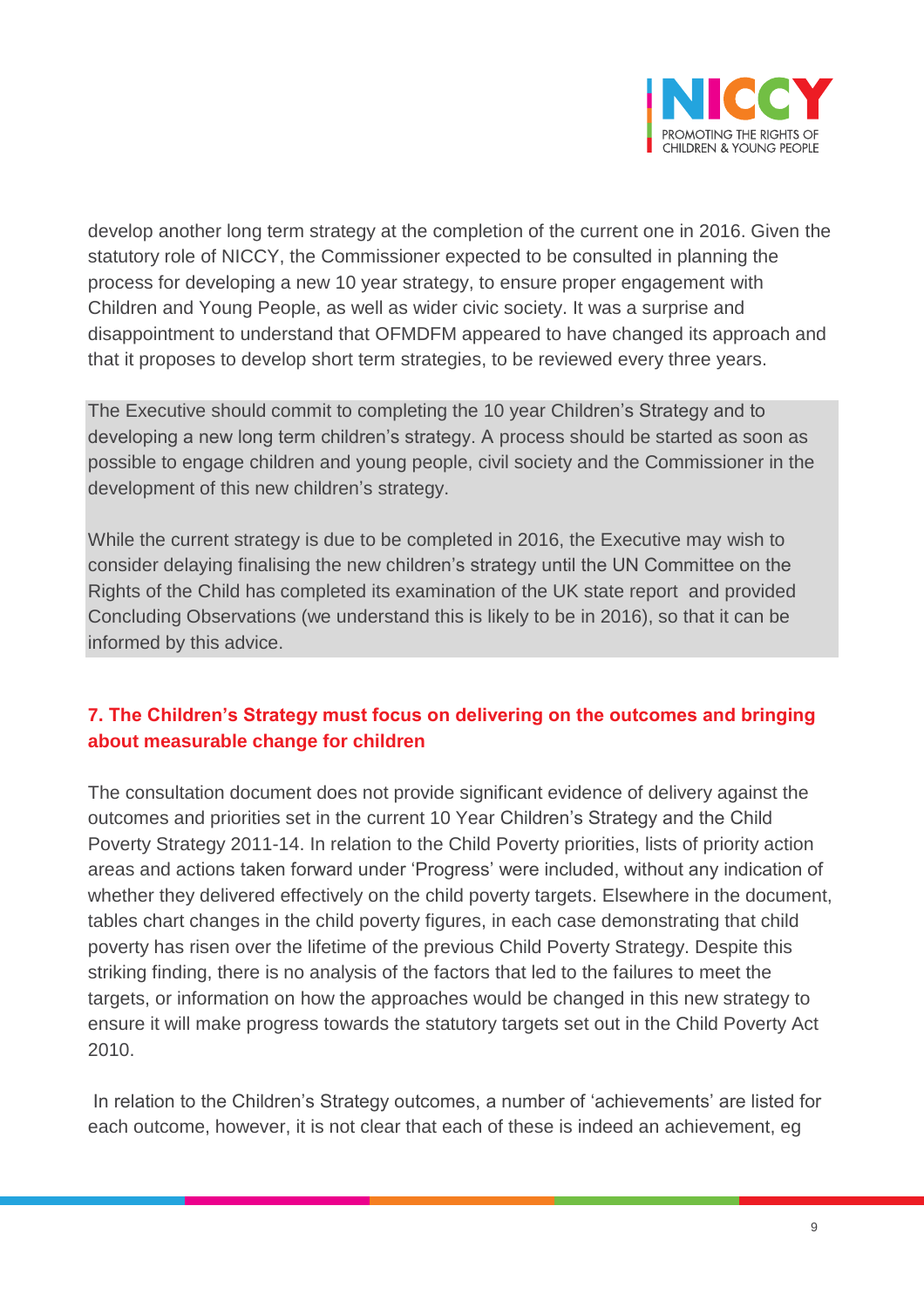

more young people waiting longer for CAMHS outpatient appointments, higher levels of child poverty, the consultation on 'Network for Youth' proposals more than five years ago. A failing that has been identified over the lifetime of the Children's Strategy is that there did not appear to be a mechanism for developing a set of actions to deliver on the outcomes. The first two action plans were seen to be merely administrative exercises, where departments listed the work they already had ongoing under the outcomes, and no new actions were developed.

The more recent Delivering Social Change programme sought to focus more on the development of actions to deliver outcomes for children. However, in this case actions were developed without clear outcomes articulated, and without a clear strategic basis. In general these have been funded on a short term basis, and were listed in Figure 3.3by Departments, rather than clear outcomes, so failing to demonstrate the 'joined up working' that they were intended to deliver.

The UN Committee on the Rights of the Child's General Comment 5 makes it clear that a national strategy for children must bring about real change for children: 'The strategy must not be simply a list of good intentions; it must include a description of a sustainable process for realising the rights of children throughout the State; it must go beyond statements of policy and principle, to set real and achievable targets in relation to the full range of economic, social and cultural and civil and political rights for all children.' (para 32)

The Commissioner considers that it is a positive step forward that the proposed strategy includes a methodology for developing targeted actions to deliver on the planned outcomes. The 'turning the curve' approach should be trialled over the next 2-3 years to determine if this is an effective mechanism for developing actions under the high level outcomes and, if successful should be included in the next 10 year Children's Strategy.

Targets should be set for each of the outcomes in the Children's Strategy, and a clear process is developed and piloted over the final two years of the strategy, in order to inform the implementation process for the next long term Children's Strategy.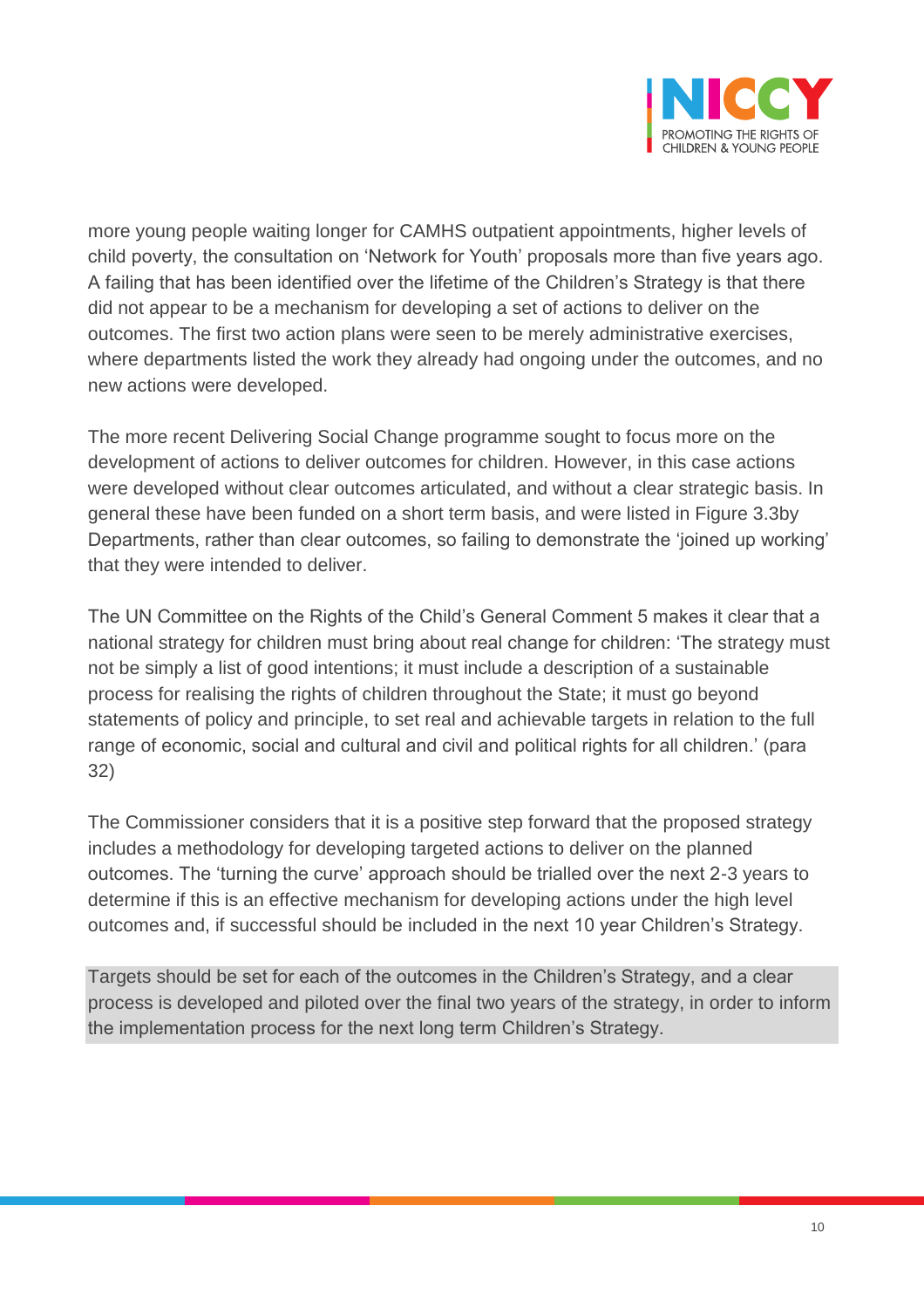

### **8. The proposed strategy does not adequately address the requirements of the Child Poverty Act 2010**

The Child Poverty Act 2010 requires that a Northern Ireland strategy is laid before the Assembly within three years of the first strategy, and that it should describe the measures taken by the NI departments under the previous strategy, and the effects of those measures in relation to meeting the four child poverty targets, and ensuring that children in NI don't experience socio-economic disadvantage.

The prescribed date by which the strategy should be laid before the Assembly has already passed. The Commissioner is concerned that the process of drafting the proposed strategy and getting Executive sign off did not allow sufficient time for a meaningful consultation process within the timeframe set out by the Child Poverty Act 2010.

While Appendix 3 outlines the progress against the four priorities of the child poverty strategy 2011-14, rather than focussing on outcomes it lists outputs in terms of money allocated or spent, and numbers of people engaged. For example, while for the Priority Action Area 'Provide children and young people with the opportunities to reach their educational attainment regardless of background *(sic)*' a number of actions are listed, but no measure of the change in attainment for children in poverty is included.

Although the actions taken by the Executive are listed against the priorities in the 2011-14 Child Poverty Strategy, the manner in which they have worked towards the four child poverty targets is not detailed. Moreover, there is no explanation for the rise in the child poverty rates, nor is there mention of the 'Welfare Reforms' that have been implemented and have contributed to the increase in child poverty rates.

The strategy must provide an assessment of how the actions taken forward in relation to the strategy have impacted on the child poverty targets.

The Act also specifies that the new strategy should set out the measures that the Northern Ireland departments propose to take to contribute to the meeting of the four child poverty targets, and for the purpose of ensuring as far as possible that children in Northern Ireland do not experience socio-economic disadvantage. It must also describe the progress the departments intend to make over the three year period, as well as by 2020, in relation to the four targets and ensuring that children in Northern Ireland do not experience socio-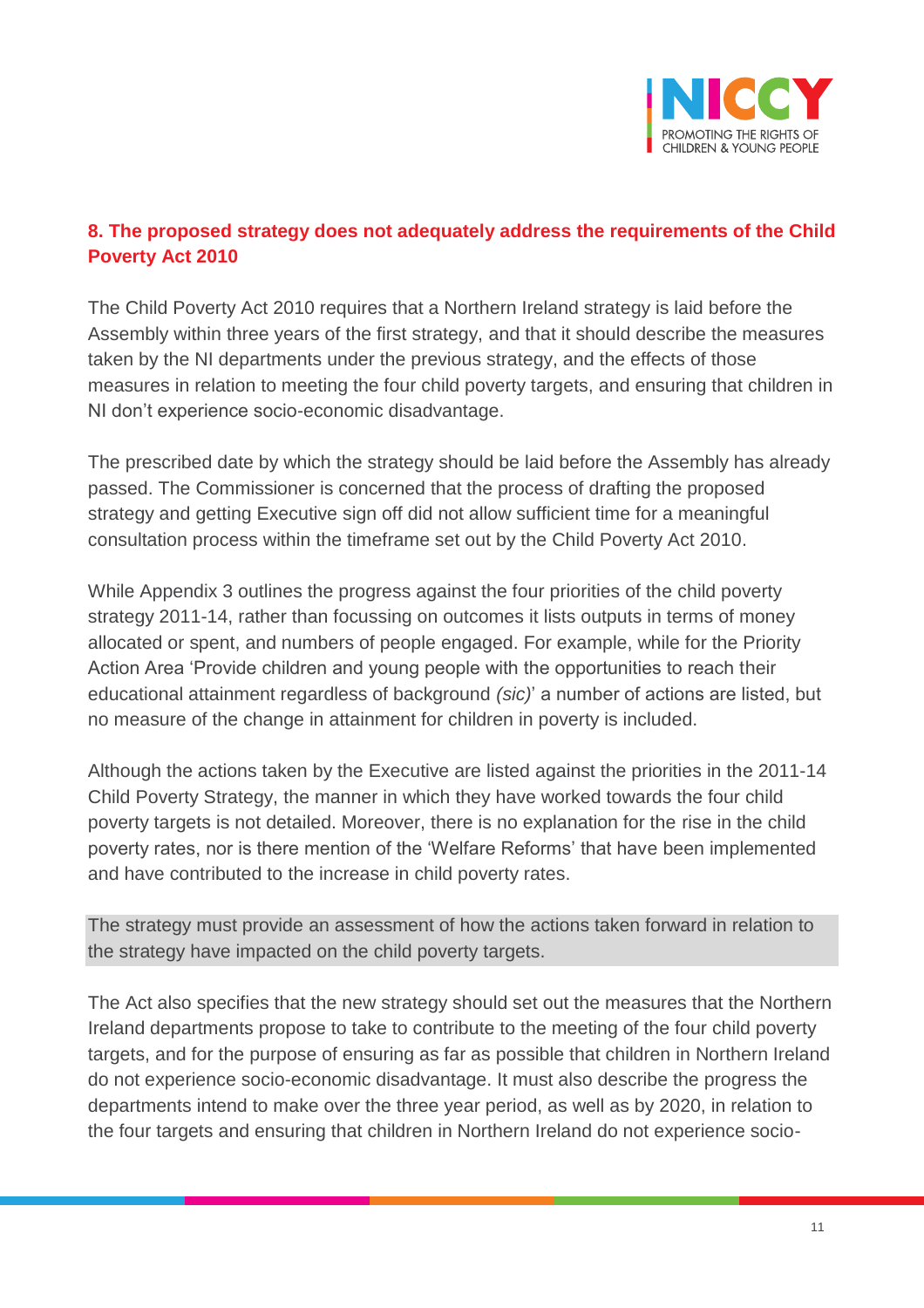

economic disadvantage.

The four targets prescribed in the Act are:

- 1. The relative low income target that by April 2020 less that 10% of children live in households with incomes falling below 60% of the median equivalised net household income;
- 2. The combined low income and material deprivation target that by April 2020 less than 5% of children live in households with incomes falling below 70% of the median equivalised net household income and is experiencing material deprivation;
- 3. The absolute low income target that by April 2020 less than 5% of children live in households with incomes falling below a poverty line adjusted year on year to reflect inflation; and
- 4. The persistent poverty target that by April 2020 less than a specified percentage of children will have lived in relative poverty for at least 3 out of the previous 4 years.<sup>1</sup>

Disappointingly, the proposed strategy does not describe the progress the Executive intends to make over the three years in relation to the four targets listed above – the scorecard associated with Outcome 1 relates solely to the combined low income and material deprivation indicator. No specific targets are set for the three year period. Given that there will only be one further child poverty strategy before the target year of 2020, to reach the specified levels of child poverty, significant progress will be required over the lifetime of this strategy.

If the absolute low income target of 5% is to be met, the proportion of children experiencing this will need to decrease from 25% to 15% by 2017, a reduction of 43,600 children. However, the IFS analysis commissioned by OFMDFM and published in January 2014, projects that absolute child poverty rates will increase to 32% by 2017 and 38% by 2020.

Similarly, if the statutory target of 10% of children living in relative low poverty by 2020 is to be met, it is reasonable to expect that this poverty rate would fall from 22% to 16% by 2017. However the IFS analysis predicts that, instead the relative poverty rate will rise to 27% by 2017 and 31% by 2020.

<sup>1&</sup>lt;br><sup>1</sup> The target percentage is to be specified in legislation by 2015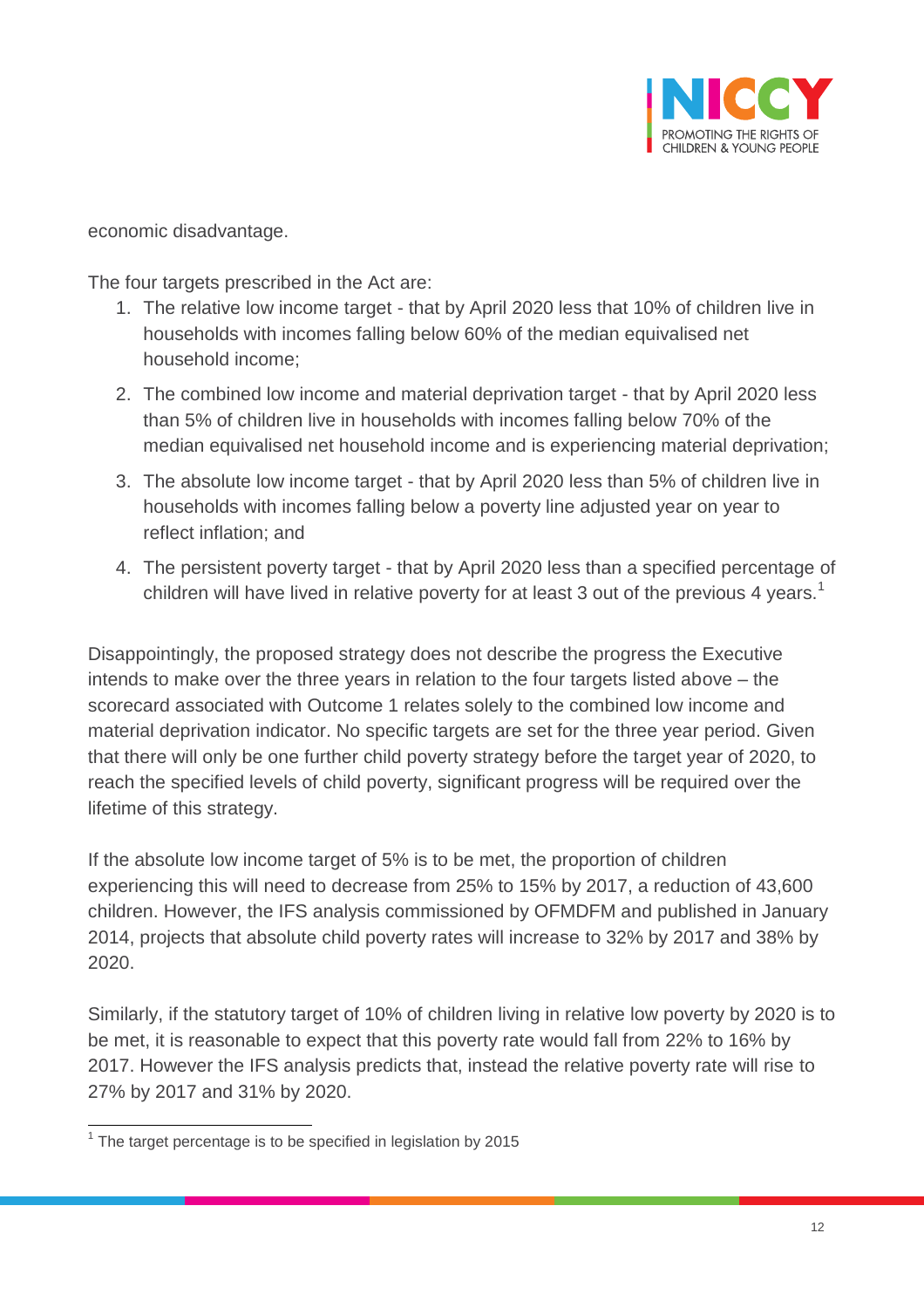

The strategy must make reference to the statistical predictions in relation to the child poverty targets, and set targets it aims to achieve by 2017 to make good progress towards the four specified child poverty targets for 2020.

The Executive is required by the Child Poverty Act 2010 to list the measures it will take to meet the four targets. However, in the proposed strategy a total of nine actions are listed to deliver against the combined low income and material deprivation measure under Outcome 1, and a further six are listed in relation to Outcome 2, focussing on the educational outcomes of children in poverty. On reviewing these actions, it is not clear how it is intended that these will reverse the predicted increase in child poverty rates.

The strategy must provide detailed information on the actions the Executive intends to take forward to work towards the four statutory targets set for 2020.

The Act also specifies that the devolved administration must seek the advice of the Social Mobility and Child Poverty Commission and have regard to the advice provided. It also lists other individuals and bodies that must be consulted in preparing the strategy:

- The Secretary of State;
- Children and organisations working with or representing children;
- Parents and organisations working with or representing parents; and
- Other persons as the administration determines.

The Executive should provide information on how it has sought advice from each of the individuals/groups/bodies specified in the Act.

#### **9. The commitment to report on the Strategy on an annual basis is positive and should review progress against all outcomes contained within it.**

Annual reporting against a set of child rights indicators, designed to monitor delivery against the six high level outcomes will be very positive in enabling government and stakeholders to consider what appears to be working, what may not be working, and where there are problems emerging that will need to be addressed. It is important that this not focus solely on the statutory requirements to report on the child poverty aspects of the strategy, but that delivery against all the outcomes is analysed.